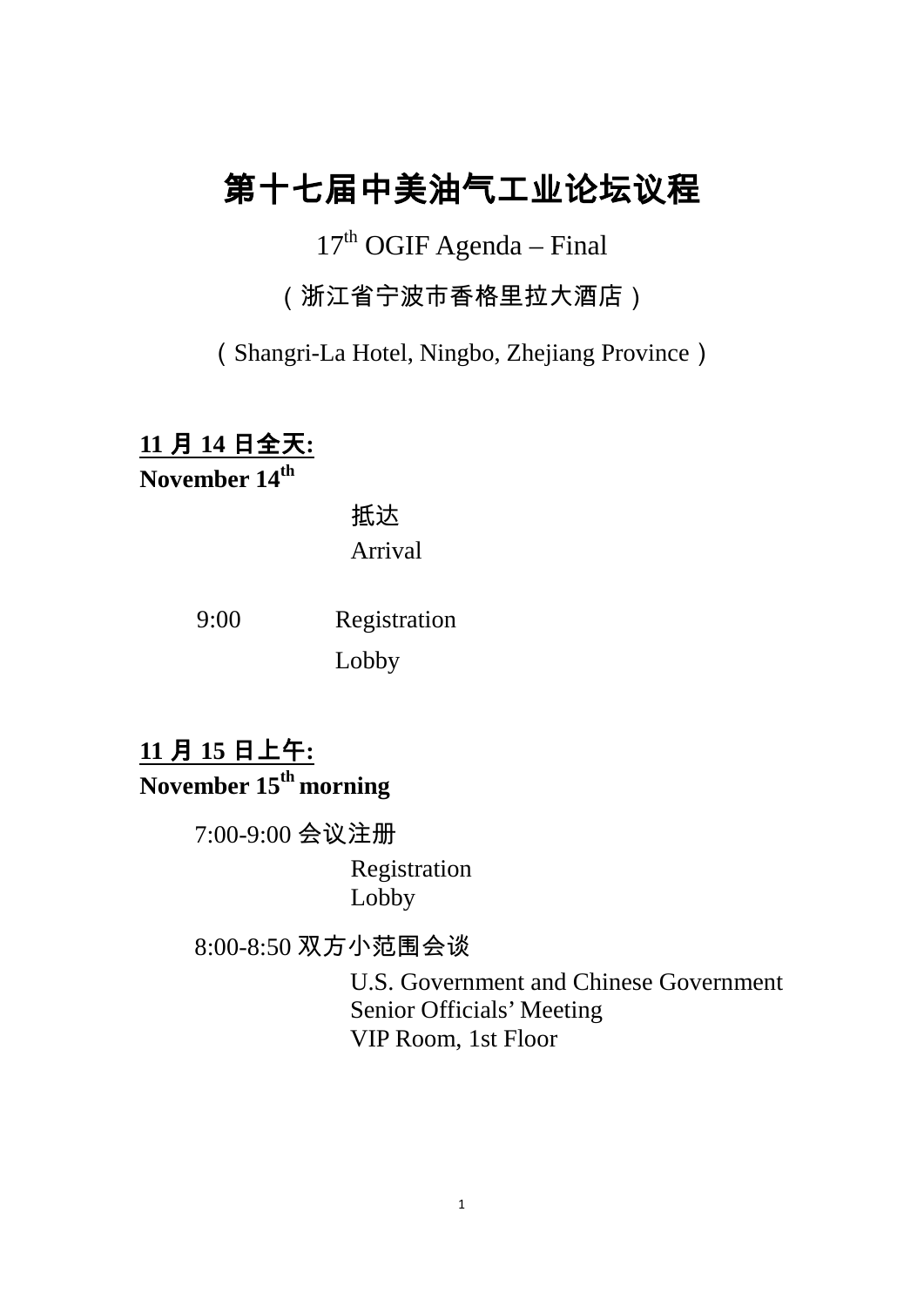9:00-9:30 双方领导致开幕词(各 10 分钟)

#### 中国国家能源局副局长 李凡荣

美国能源部副助理部长 Rob Smith

Opening Remarks by: **LI Fanrong**, Deputy Administrator, National Energy Administration, China **Rob Smith**, Deputy Assistant Secretary (Acting), Office of Oil & Natural Gas US Department of Energy Ningbo Grand Ballroom 1, 2<sup>nd</sup> Floor

### 议题一:中美天然气产业政策解读

#### **Session 1**:**Natural Gas Policies and Regulations**

主持人:中国国家能源局 石油天然气司司长 刘德顺

Moderator: LIU Deshun, Director General, Department of Oil and Natural Gas, NEA

9:30-9:50 《中国天然气产业政策与改革》

国家能源局 刘红

China's Natural Gas Industrial Policy and Reform LIU Hong, NEA

 $9:50-10:10$   $\langle \qquad \qquad \rangle$ 

### 美国能源部副助理部长 Rob Smith

US Regulation of Natural Gas Exports Rob Smith, Deputy Assistant Secretary (Acting), Office of Oil & Natural Gas US Department of Energy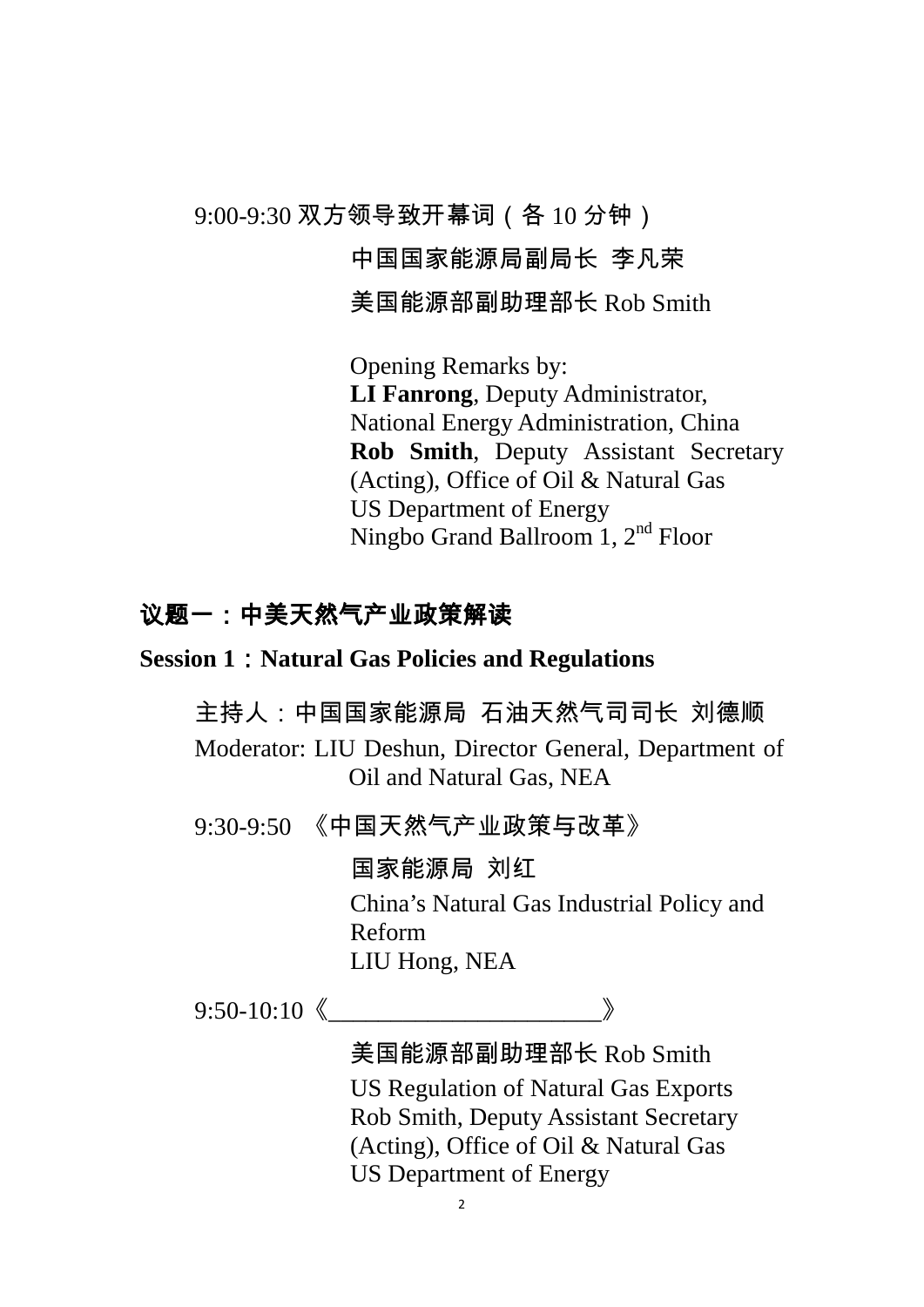10:10-10:20 问答环节 Q & A

10:20-10:45 合影和茶歇 Photo Session & Coffee Break

### 议题二:中美天然气产业发展分析与合作

**Session 2**:**US – China Natural Gas Industry Development Analysis**

主持人:中国国家能源局 石油天然气司司长 刘德顺 Moderator: LIU Deshun, Director General, Department of Oil and Natural Gas, NEA

10:45-11:05《中国天然气产业发展新阶段的机遇与挑战》

中国石油天然气集团公司 张永祥

The Opportunities and Challenges in the New Phase of China's Natural Gas Industry ZHANG Yongxiang, China National Petroleum Corporation

11:05-11:25《共同开采区成功的企业模式(天然气项目)》

### 赵志勇 赫斯马来西亚勘探开发公司

(美国)

Joint Development Area Successful Corporation Model (Gas Project) Zhiyong Zhao, Vice President, Asia Hess Corporation (US)

11:25-11:45《中国城市燃气发展现状及展望》

中国城市燃气协会 迟国敬

China City Gas Development and Outlook

CHI Guojing, China Gas Association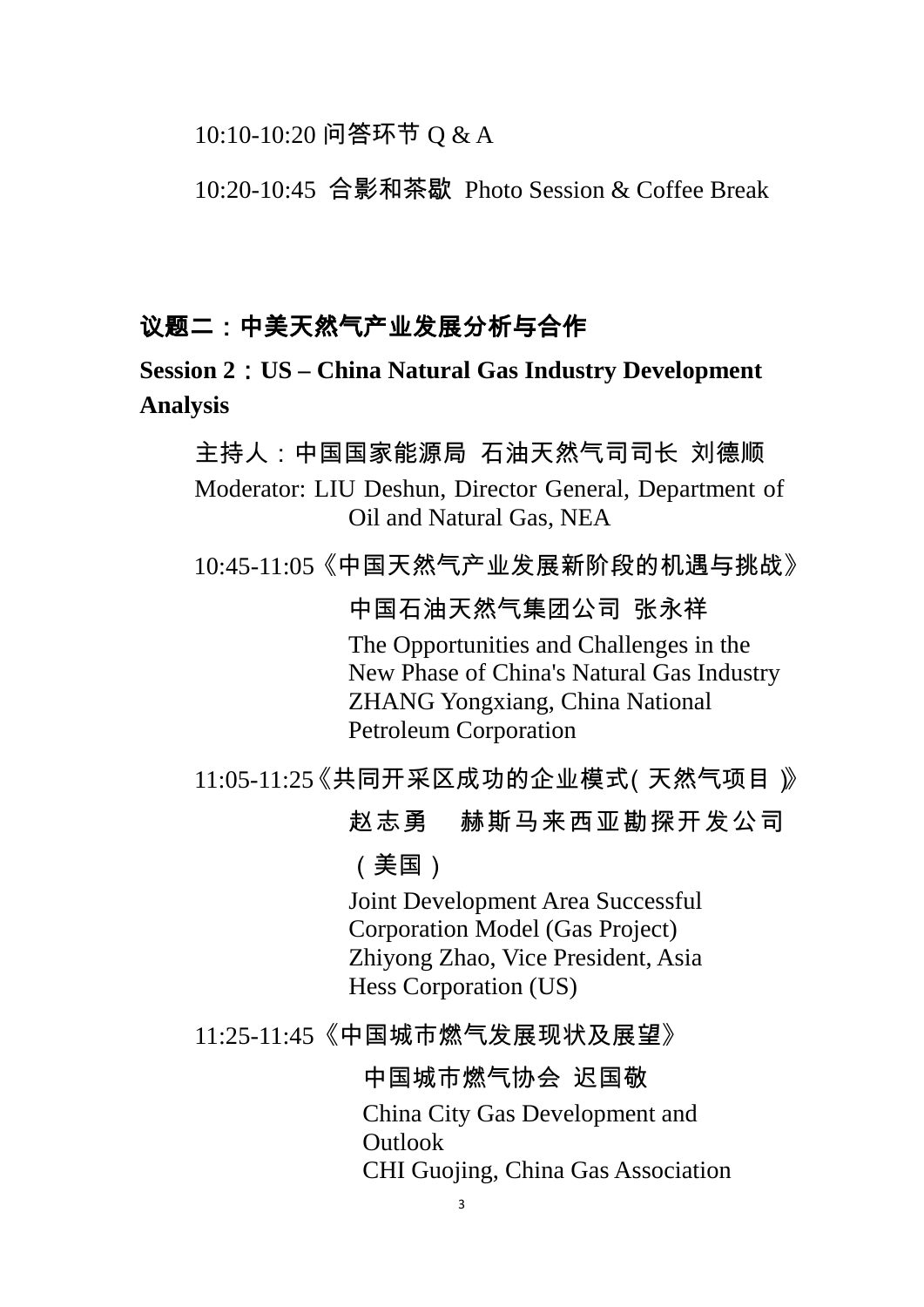11:45-12:05《聚焦天然气管网规划建设与监督》

IHS 公司 周希舟

Focus on Natural Gas Pipeline Construction and Supervision ZHOU Xizhou, IHS

12:05-12:25《中国天然气市场交易机制的探索与挑战》

### 上海石油天然气交易中心 陈刚

China Gas Market Trade Mechanism Exploration and Challenge CHEN Gang, Shanghai Petroleum and Natural Gas Exchange

12:25-12:45 问答环节 Q& A

12:45-14:00 午餐 Lunch

3rd Floor

# **11** 月 **15** 日下午**:**

**November 15th afternoon**

# 议题三:中美天然气上中下游投资经验与合作机会

**Session 3**:**Cooperation and Investment Experience in the Natural Gas Upstream, Midstream, and Downstream Sectors**

主持人:美国贸发署东亚地区主管 Carl B. Kress Moderator 1: Carl B. Kress, Regional Director, East Asia US Trade & Development Agency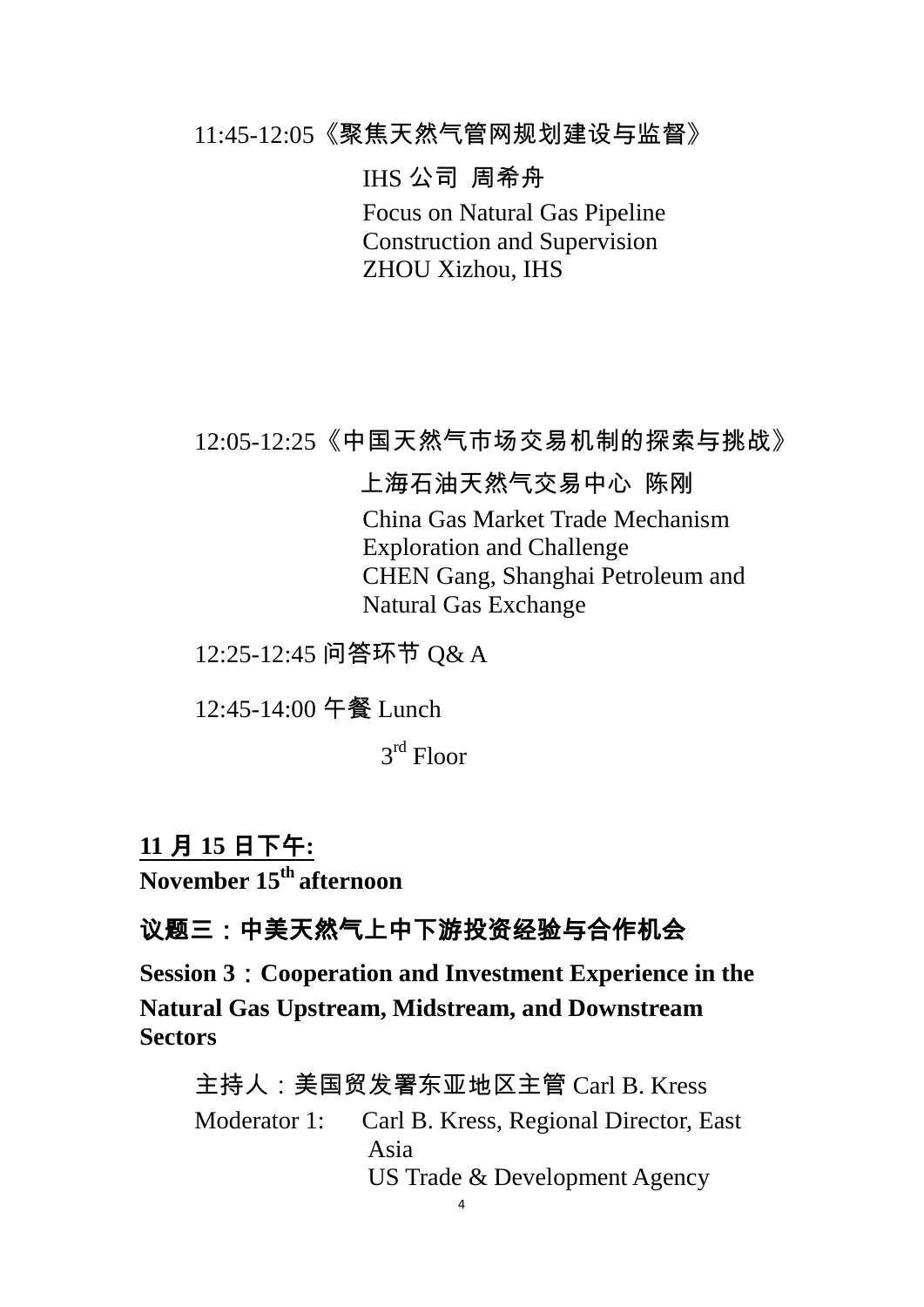#### (USTDA)

#### 14:00-14:20《中国如何能从 21 世纪美国能源的振兴中

获益》

康菲首席技术官 Greg Leveille How China can Benefit from the American 21st Century Energy Renaissance Greg Leveille, Chief Technology Officer, ConocoPhillips (US)

### 14:20-14:40《中石化页岩气开发经验与合作前景》

#### 中国石油化工集团公司 蔡勋育

Experiences from Sinopec and Cooperative Perspectives of Shale Gas Development, CAI Xunyu, Sinopec

14:40-15:00《川东北天然气项目管道泄漏检测系统》

#### 雪佛龙副董事长 陈民

The Pipeline Leak Detection System in Chuandongbei Min Chen, Vice President Chevron China Energy Company (US)

15:00-15:15 问答环节 Q& A

15:15-15:30 茶歇 Tea/Coffee Break

主持人:

Moderator 2: Jeffrey Phillips, International Trade Specialist, International Trade Administration, DOC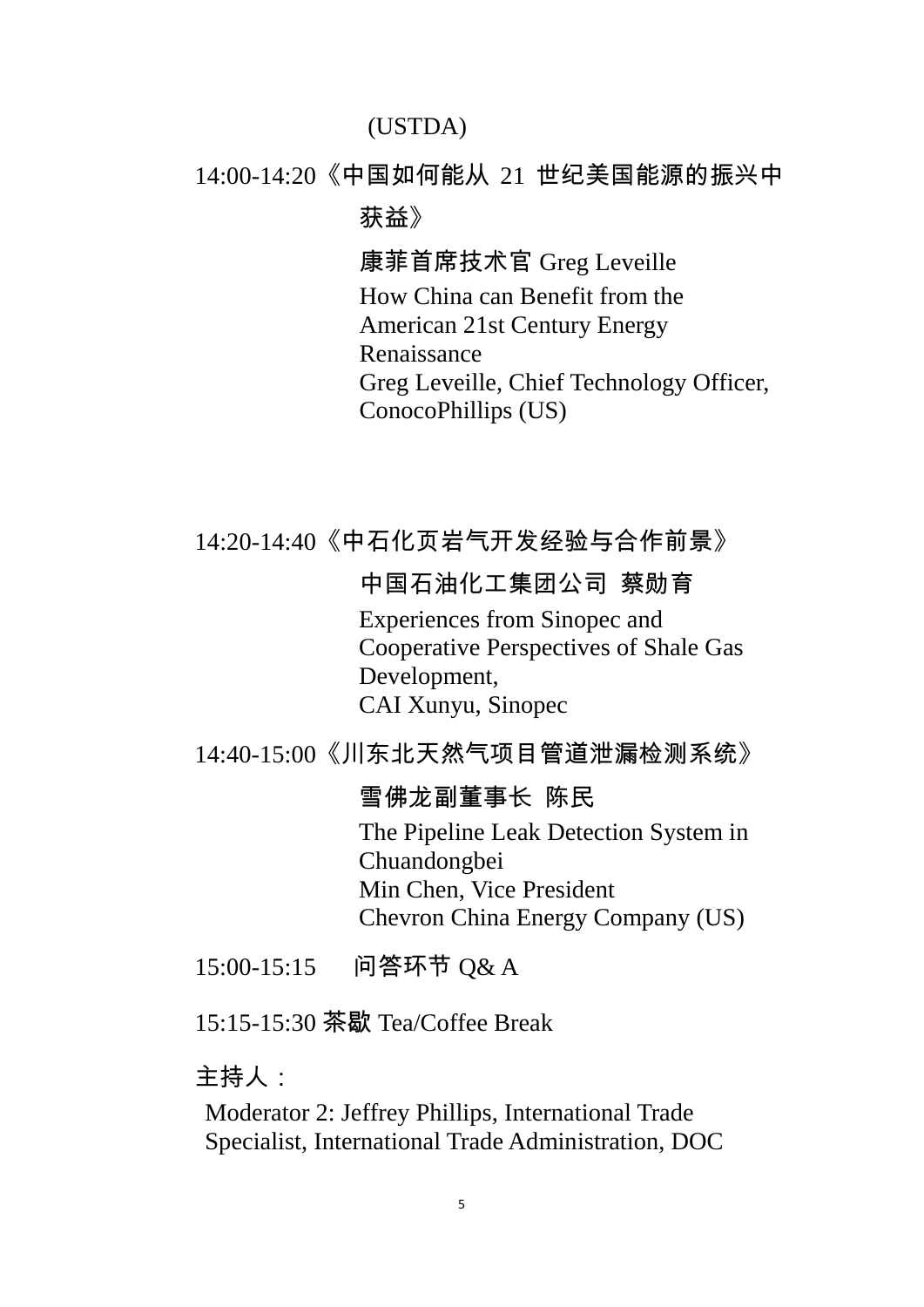#### 15:30-15:50《上游技术趋势》

#### 贝客休斯中国区副总裁 钱翔

Upstream Technology Trends Dongsong Li, Oilfield Equipment Director Baker Hughes, a GE Company (US)

#### 15:50-16:10《中美企业在天然气装备制造领域的机遇》

#### 科瑞集团 吴强

Cooperation Opportunities in Natural Gas Equipment Manufacturing for US and Chinese Enterprises WU Qiang, Kerui Group

16:10-16:30《数字化油气田》

### 哈里伯顿下属 OPT 油服公司总经理兼

技术研究员 Bill Jiang

Digitalized Oil and Gas Fields Bill Jiang, Halliburton Technology Fellow and General Manager of OPT Company, a Halliburton Service Halliburton (US)

16:30-16:50《油气标准认证》

Thomas Pastor 副董事长 哈特福德蒸汽锅炉 (ASME)

Oil/Gas Standards/Conformity Assessment Thomas Pastor, Vice President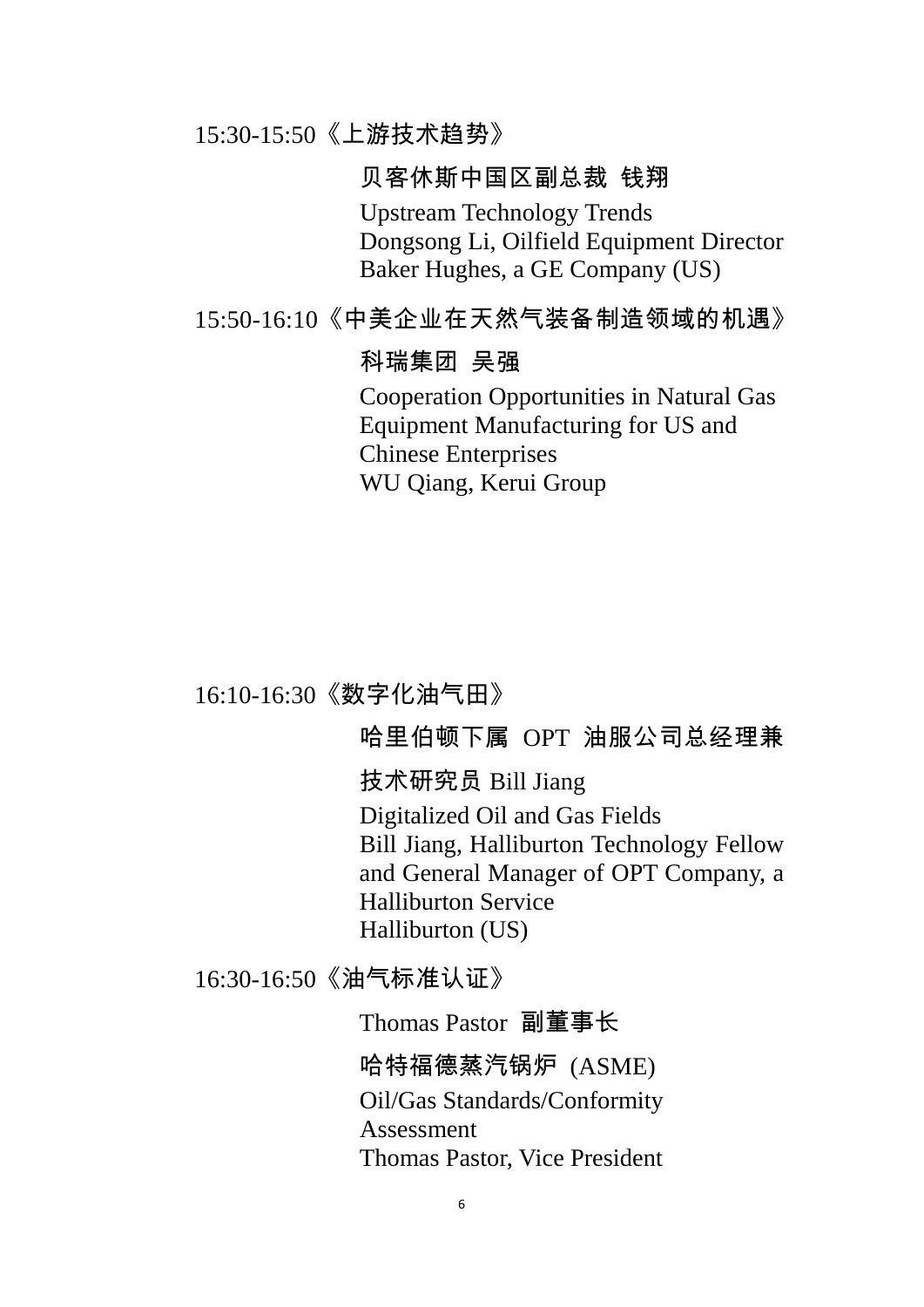Hartford Steam Boiler (ASME)

### 16:50-17:10 问答环节 Q & A

17:30-18:15 中美业界和政府届的会晤

US-China Industry and Government Meeting VIP Meeting Room, 1<sup>st</sup> Floor

# **11** 月 **15** 日晚**: November 15th evening**

18:30-20:00 招待晚宴 Reception/Dinner

Ningbo Grand Ballroom, 2nd Floor

## **11** 月 **16** 日上午**:**

**November 16th morning –** Ningbo Grand Ballroom 1

### 议题四:中美 **LNG** 贸易合作前景

**Session 4**:**Panel - US-China LNG Trade Cooperation: Paths Forward**

9:00-9:10 开场致辞

Opening Remarks

美国贸发署东亚地区主管 Carl B. Kress

Carl B. Kress, Regional Director, East Asia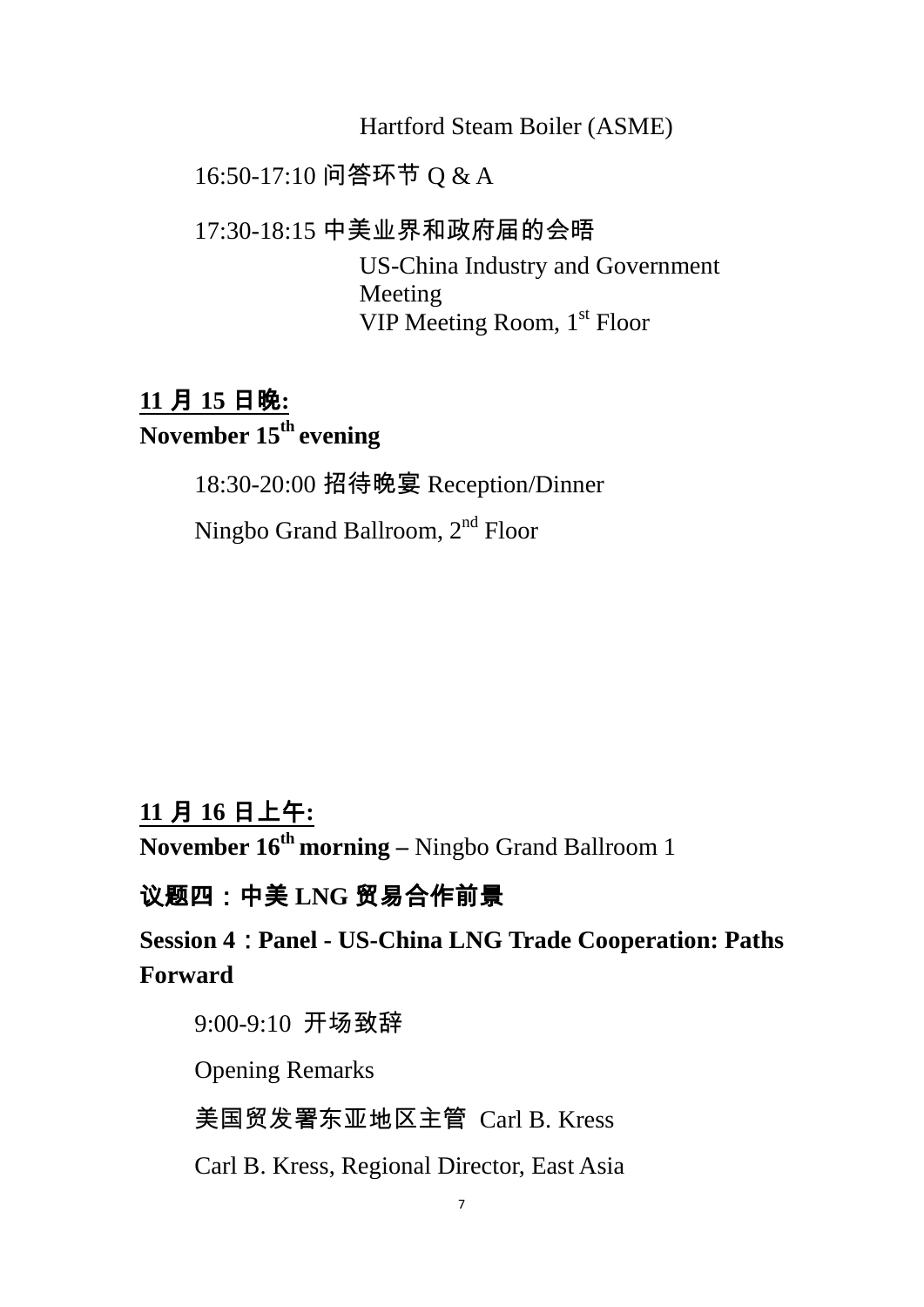US Trade & Development Agency (USTDA)

9:10-9:55 小组讨论

主持人:美国商务部 制造业副助理部长 Ian Steff 4 名代表:

- 美方代表 1:切尼尔能源公司
- 美方代表 2:阿拉斯加天然气管线发展公司
- 中方代表 1:中国海洋石油总公司 李辉
- 中方代表 2: 新奥燃气 马深远

Moderator 1: Carl B. Kress, Regional Director, East Asia, US Trade & Development Agency (USTDA)

4 panelists:

• U.S. panelist 1: Robert Fee, Chief of Staff, Cheniere Energy

- U.S. panelist 2: Guy Dayvault, Sr., LNG Commercial Negotiator, Alaska Gasline Development Corporation
- China panelist 1: ZHENG Hongtao, CNOOC
- China panelist 2: MA Shenyuan, ENN
- 9:55-10:25 问答环节(包含来自 Tellurian 公司的评论)

Q&A (to include comments from audience members Tellurian Inc.)

10:25-10:40 茶歇 Tea/Coffee Break

### 议题五:中美天然气消费市场开发

# **Session 5**:**Panel - Natural Gas Consumption Overview &Marketing**

10:40-11:25 小组讨论 主持人:中方待定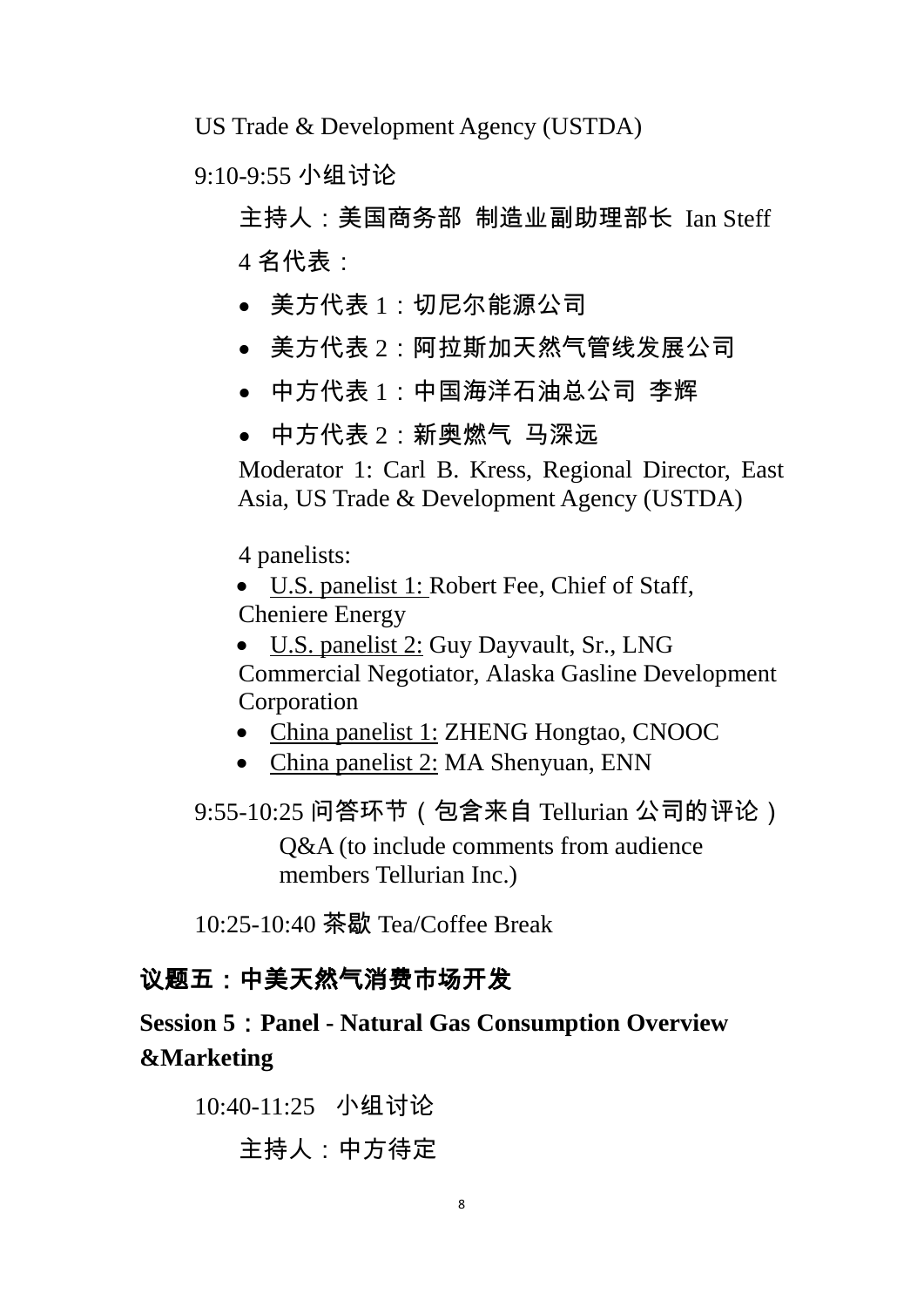5 名代表:

中方代表 1:浙江能源集团 范小宁

中方代表 2:江苏省能源局

美方代表 1:安德烈库尔特凯尼恩有限公司

美方代表 2:康菲公司

美方代表 3:通用动力

Moderator: SHAN Weigo, Director, Natural Gas Dept., CNPC Economics & Technology Research Institute 5 panelists

•China panelist 1:YANG Jingdong, Zhejiang Energy

•China panelist 2: ZHAO Bing, Jiangsu Provincial Energy Bureau

•U.S. panelist 1: Mark J. Thurber, Partner, Andrews Kurth Kenyon LLP

•U.S. panelist 2: Mark da Roza, Manager and Deputy Vice President, Asia, ConoccoPhillips

•U.S. panelist 3: Tiecheng Wang, Sr. Marketing Director, GE China Gas Power Systems, GE Power

11:25-11:55 问答环节 Q& A

11:55-12:15 闭幕致辞

### 美国能源部副助理部长 Rob Smith